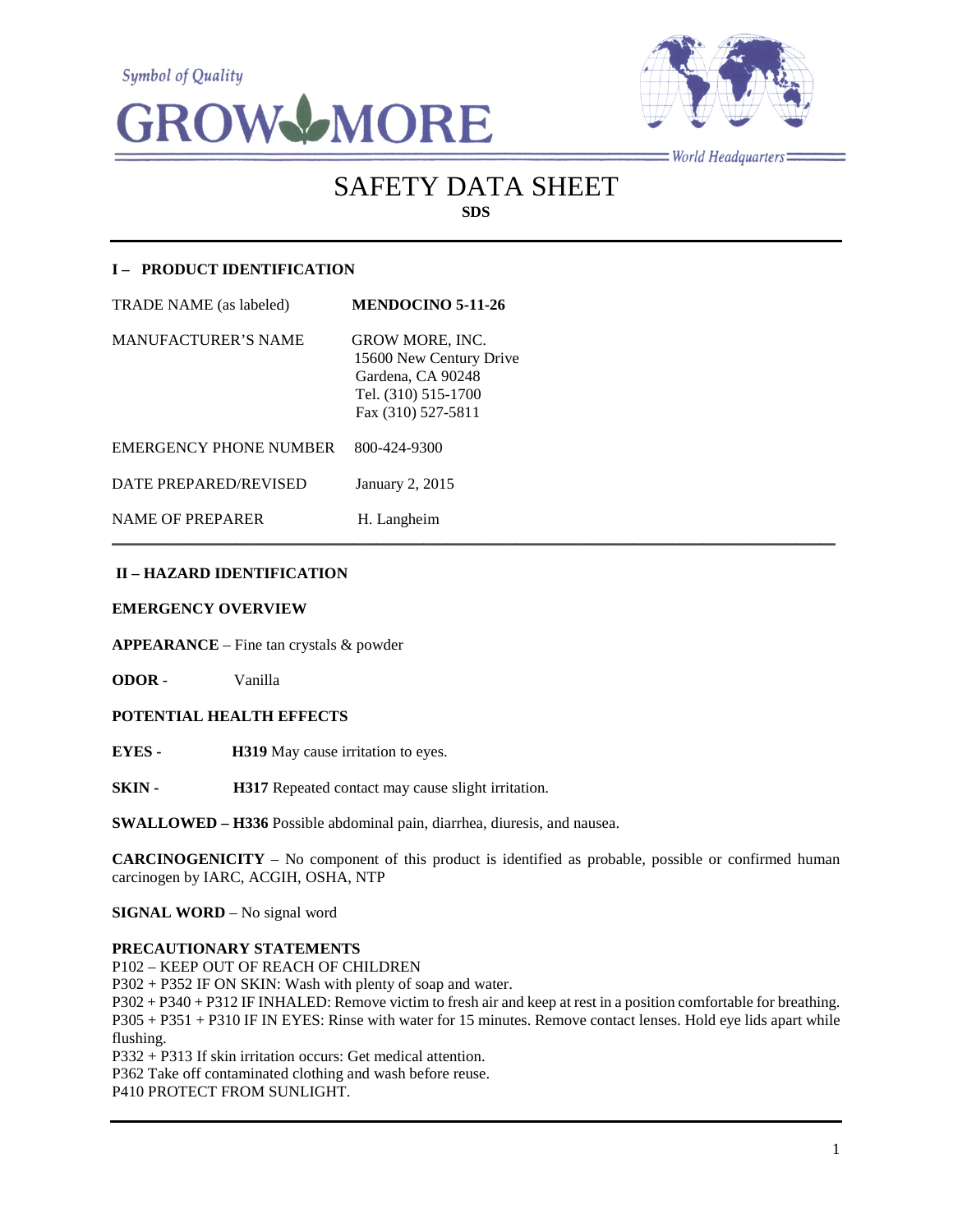| <b>CHEMICAL NAME</b> | <b>CAS No.</b> | %            |
|----------------------|----------------|--------------|
| Potassium Phosphate  | 7778-77-0      | Trade secret |
| Potassium Nitrate    | 7757-79-1      | Trade secret |
| Potassium Sulfate    | 7778-80-5      | Trade secret |
| Magnesium Nitrate    | 13446-18-9     | Trade secret |
| <b>Boric Acid</b>    | 10043-35-3     | Trade secret |
| Cobalt Sulfate       | 10026-24-1     | Trade secret |
| Ammonium Molybdate   | 12027-67-7     | Trade secret |
| Iron EDTA            | 15708-41-5     | Trade secret |
| Manganese EDTA       | 15375-84-5     | Trade secret |
| Copper EDTA          | 14025-15-1     | Trade secret |
| Zinc EDTA            | 14025-21-9     | Trade secret |

#### **III – COMPOSITION/INFORMATION ON INGREDIENTS**

## **IV – FIRST AID MEASURES**

Treat symptomatically. Contact poison treatment specialist immediately if large quantities have been ingested or inhaled. No specific treatment.

\_\_\_\_\_\_\_\_\_\_\_\_\_\_\_\_\_\_\_\_\_\_\_\_\_\_\_\_\_\_\_\_\_\_\_\_\_\_\_\_\_\_\_\_\_\_\_\_\_\_\_\_\_\_\_\_\_\_\_\_\_\_\_\_\_\_\_\_\_\_\_\_\_\_\_\_\_\_\_\_\_\_\_\_\_\_\_\_\_\_\_\_\_

 $\mathcal{L}_\mathcal{L} = \{ \mathcal{L}_\mathcal{L} = \{ \mathcal{L}_\mathcal{L} = \{ \mathcal{L}_\mathcal{L} = \{ \mathcal{L}_\mathcal{L} = \{ \mathcal{L}_\mathcal{L} = \{ \mathcal{L}_\mathcal{L} = \{ \mathcal{L}_\mathcal{L} = \{ \mathcal{L}_\mathcal{L} = \{ \mathcal{L}_\mathcal{L} = \{ \mathcal{L}_\mathcal{L} = \{ \mathcal{L}_\mathcal{L} = \{ \mathcal{L}_\mathcal{L} = \{ \mathcal{L}_\mathcal{L} = \{ \mathcal{L}_\mathcal{$ 

EYE CONTACT – Wash thoroughly with water for at least 15 minutes. Remove contact lenses. Hold eyelids apart during flushing. Send patient immediately to physician.

SKIN CONTACT – Wipe excess material with dry cloth, removing contaminated clothing and shoes with large amounts of water and soap for at least 15 minutes.

INHALED – Remove from exposure to fresh air. Get medical attention if symptoms occur.

SWALLOWED – Rinse mouth. Drink 2-3 glasses of water and seek medical assistance. Do not induce vomiting or give anything by mouth to an unconscious person. Get medical attention if symptoms occur.  $\mathcal{L}_\mathcal{L} = \{ \mathcal{L}_\mathcal{L} = \{ \mathcal{L}_\mathcal{L} = \{ \mathcal{L}_\mathcal{L} = \{ \mathcal{L}_\mathcal{L} = \{ \mathcal{L}_\mathcal{L} = \{ \mathcal{L}_\mathcal{L} = \{ \mathcal{L}_\mathcal{L} = \{ \mathcal{L}_\mathcal{L} = \{ \mathcal{L}_\mathcal{L} = \{ \mathcal{L}_\mathcal{L} = \{ \mathcal{L}_\mathcal{L} = \{ \mathcal{L}_\mathcal{L} = \{ \mathcal{L}_\mathcal{L} = \{ \mathcal{L}_\mathcal{$ 

#### **V – FIRE-FIGHTING MEASURES**

SPECIAL FIREFIGHTING PROCEDURE – Must wear MSHA/NIOSH approved self-contained breathing Apparatus. Use abundant amount of water in early stages of fire to cool off container.

UNUSUAL FIRE & EXPLOSION HAZARD – Dust cloud can cause explosion.

FLASH POINT – N/A

FLAMMABLE LIMITS – N/A

AUTOIGNITION TEMPERATURE – N/A

SUITABLE FIREFIGHTING MEDIA – Water fog. Foam. Dry chemical powder. Carbon dioxide (CO2). Fine sand

\_\_\_\_\_\_\_\_\_\_\_\_\_\_\_\_\_\_\_\_\_\_\_\_\_\_\_\_\_\_\_\_\_\_\_\_\_\_\_\_\_\_\_\_\_\_\_\_\_\_\_\_\_\_\_\_\_\_\_\_\_\_\_\_\_\_\_\_\_\_\_\_\_\_\_\_\_\_\_\_\_\_\_\_\_\_\_\_\_\_\_\_\_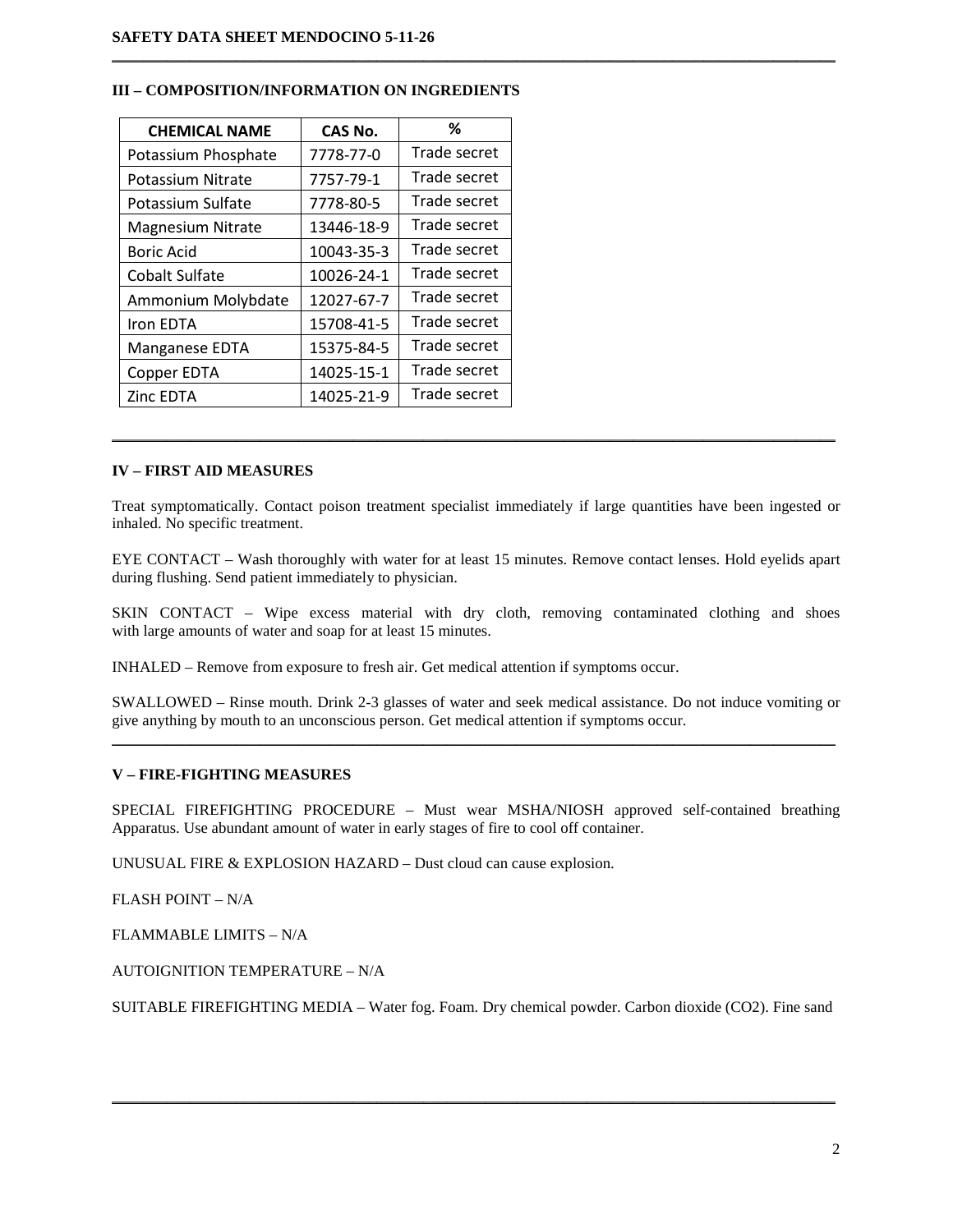## **VI – ACCIDENTAL RELEASE MEASURES**

SPILL RESPONSE PROCEDURE – Use broom or dry vacuum to collect material for proper disposal without raising dust. Prevent entry into waterways, sewers, basements or confined areas. Finish cleaning by spreading water on the contaminated surface and allow to evacuate through the sanitary system.

\_\_\_\_\_\_\_\_\_\_\_\_\_\_\_\_\_\_\_\_\_\_\_\_\_\_\_\_\_\_\_\_\_\_\_\_\_\_\_\_\_\_\_\_\_\_\_\_\_\_\_\_\_\_\_\_\_\_\_\_\_\_\_\_\_\_\_\_\_\_\_\_\_\_\_\_\_\_\_\_\_\_\_\_\_\_\_\_\_\_\_\_\_

 $\mathcal{L}_\mathcal{L} = \{ \mathcal{L}_\mathcal{L} = \{ \mathcal{L}_\mathcal{L} = \{ \mathcal{L}_\mathcal{L} = \{ \mathcal{L}_\mathcal{L} = \{ \mathcal{L}_\mathcal{L} = \{ \mathcal{L}_\mathcal{L} = \{ \mathcal{L}_\mathcal{L} = \{ \mathcal{L}_\mathcal{L} = \{ \mathcal{L}_\mathcal{L} = \{ \mathcal{L}_\mathcal{L} = \{ \mathcal{L}_\mathcal{L} = \{ \mathcal{L}_\mathcal{L} = \{ \mathcal{L}_\mathcal{L} = \{ \mathcal{L}_\mathcal{$ 

## **VII – HANDLING AND STORAGE**

To maintain product quality, do not store in heat or direct sunlight. Use good housekeeping practices such as washing hands with soap after handling. Do not eat, drink or smoke while handling this product. Do not reuse empty containers.

## **VIII – EXPOSURE CONTROLS/PERSONAL PROTECTION**

VENTILATION & ENGINEERING CONTROLS – Local exhaust.

RESPIRATORY PROTECTION – Where dust is generated by the process, MSHA/NIOSH approved respirator is advised in the absence of proper environmental control.

EYE PROTECTION – Safety glasses or face shield where there is a potential eye contact. Safety eyewash station should be accessible within 10 seconds.

**\_\_\_\_\_\_\_\_\_\_\_\_\_\_\_\_\_\_\_\_\_\_\_\_\_\_\_\_\_\_\_\_\_\_\_\_\_\_\_\_\_\_\_\_\_\_\_\_\_\_\_\_\_\_\_\_\_\_\_\_\_\_\_\_\_\_\_\_\_\_\_\_\_\_\_\_\_\_\_\_\_\_\_\_\_\_\_\_\_\_\_\_\_**

SKIN PROTECTION – Wear protective work gown, rubber gloves to prevent irritation.

#### **IX – PHYSICAL AND CHEMICAL PROPERTIES**

APPEARANCE – Fine crystals & powder

ODOR – None

BOILING POINT OR RANGE <sup>0</sup>F – N/A

MELTING POINT OR RANGE  $^0\text{F}$  – N/A

FLAMMABILITY – Non-flammable

EXPLOSIVE PROPERTIES – Non-explosive

pH of 1% SOLUTION – 5.5

SOLUBILITY IN WATER – Highly soluble (> 80%)

#### **X – STABILITY AND REACTIVITY**

STABILITY – Stable under normal conditions of use

CONDITIONS TO AVOID – Extreme heat, damp and wet conditions.

INCOMPATIBILITY – None known

HAZARDOUS DECOMPOSITION PRODUCTS – N/E

HAZARDOUS POLYMERIZATION – Will not occur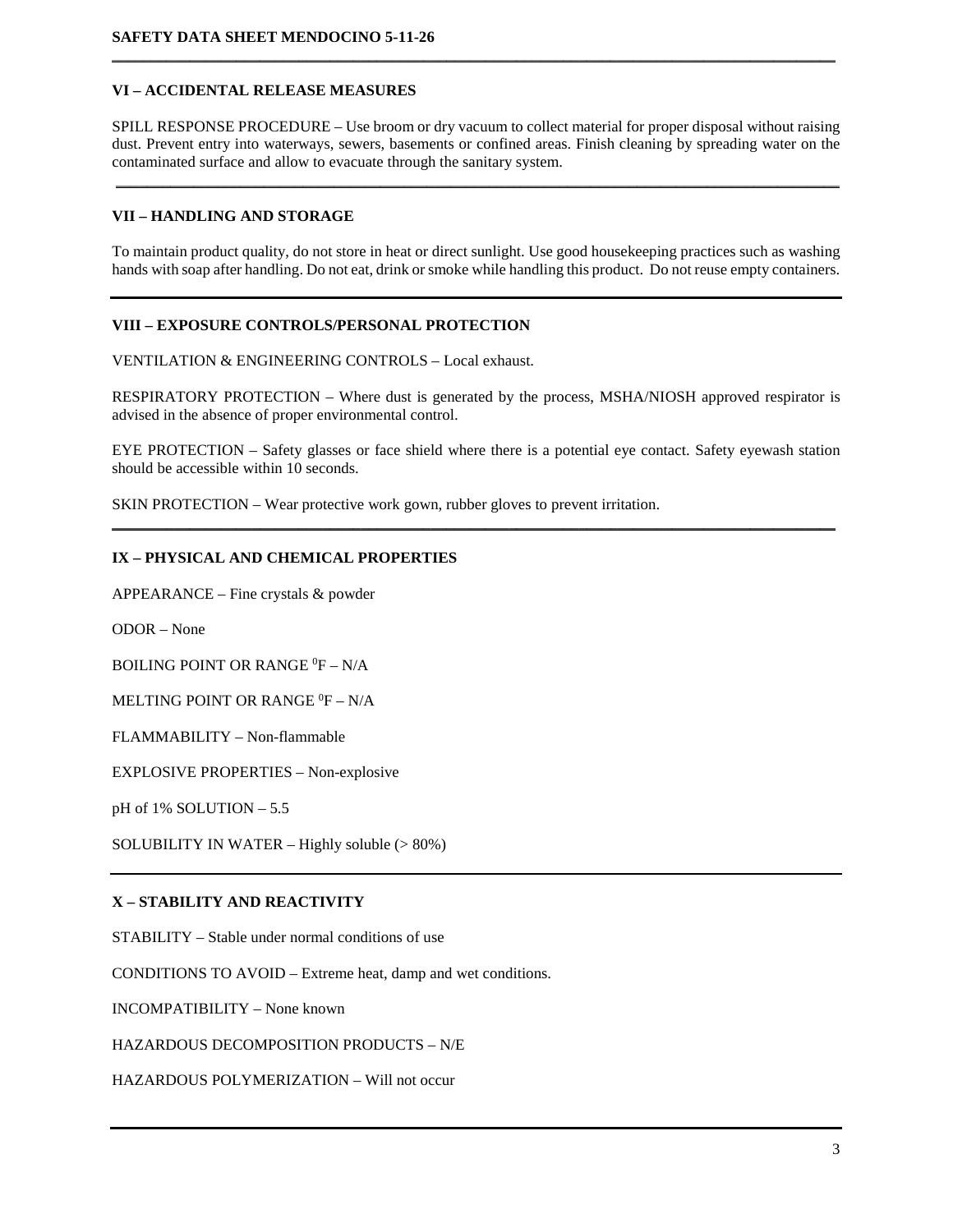## **XI – TOXICOLOGICAL INFORMATION**

ACUTE TOXICITY

SKIN IRRITATION – May cause slight irritation

EYE IRRITATION – May cause slight irritation

SENSITIZATION – None

CHRONIC TOXICITY – None

REPRODUCTIVE EFFECTS – None known

CARCINOGENICITY – This products does not contain any substances that are considered carcinogens by OSHA, NTP, IARC or ACGIH  $\mathcal{L}_\mathcal{L} = \{ \mathcal{L}_\mathcal{L} = \{ \mathcal{L}_\mathcal{L} = \{ \mathcal{L}_\mathcal{L} = \{ \mathcal{L}_\mathcal{L} = \{ \mathcal{L}_\mathcal{L} = \{ \mathcal{L}_\mathcal{L} = \{ \mathcal{L}_\mathcal{L} = \{ \mathcal{L}_\mathcal{L} = \{ \mathcal{L}_\mathcal{L} = \{ \mathcal{L}_\mathcal{L} = \{ \mathcal{L}_\mathcal{L} = \{ \mathcal{L}_\mathcal{L} = \{ \mathcal{L}_\mathcal{L} = \{ \mathcal{L}_\mathcal{$ 

 $\mathcal{L}_\mathcal{L} = \{ \mathcal{L}_\mathcal{L} = \{ \mathcal{L}_\mathcal{L} = \{ \mathcal{L}_\mathcal{L} = \{ \mathcal{L}_\mathcal{L} = \{ \mathcal{L}_\mathcal{L} = \{ \mathcal{L}_\mathcal{L} = \{ \mathcal{L}_\mathcal{L} = \{ \mathcal{L}_\mathcal{L} = \{ \mathcal{L}_\mathcal{L} = \{ \mathcal{L}_\mathcal{L} = \{ \mathcal{L}_\mathcal{L} = \{ \mathcal{L}_\mathcal{L} = \{ \mathcal{L}_\mathcal{L} = \{ \mathcal{L}_\mathcal{$ 

## **XII – ECOLOGICAL INFORMATION**

ECOTOXICITY EFFECTS – N/A

MOBILITY – Water contaminating

PERSISTENCE AND DEGRADABILITY – None known

AQUATIC TOXICITY – Might be beneficial to plant life.

ADITIONAL ECOLOGICAL INFO – Do not use directly in lakes, ponds and rivers. The product is not classified as environmentally hazardous. However, this does not exclude the possibility that large or frequent spills can have a harmful or damaging effect on the environment. No other adverse environmental effects (e.g. ozone depletion, photochemical ozone creation potential, endocrine disruption, global warming potential) are expected from this component.

\_\_\_\_\_\_\_\_\_\_\_\_\_\_\_\_\_\_\_\_\_\_\_\_\_\_\_\_\_\_\_\_\_\_\_\_\_\_\_\_\_\_\_\_\_\_\_\_\_\_\_\_\_\_\_\_\_\_\_\_\_\_\_\_\_\_\_\_\_\_\_\_\_\_\_\_\_\_\_\_\_\_\_\_\_\_\_\_\_\_\_\_\_

\_\_\_\_\_\_\_\_\_\_\_\_\_\_\_\_\_\_\_\_\_\_\_\_\_\_\_\_\_\_\_\_\_\_\_\_\_\_\_\_\_\_\_\_\_\_\_\_\_\_\_\_\_\_\_\_\_\_\_\_\_\_\_\_\_\_\_\_\_\_\_\_\_\_\_\_\_\_\_\_\_\_\_\_\_\_\_\_\_\_\_\_\_

#### **XIII – DISPOSAL CONSIDERATIONS**

Dispose of within current local and state regulations. No special method required.

#### **XIV – TRANSPORT INFORMATION**

**U.S. DEPARTMENT OF TRANSPORTATION –** Not regulated by DOT.

#### **XV – REGULATORY INFORMATION**

**TSCA STATUS –** Not determined **OSHA STATUS** – Not listed as hazardous **CERCLA** – None **SARA 313** – No chemical **SARA 302** – None **CALIFORNIA PROPOSITION 65** – Not listed **RCRA –** None